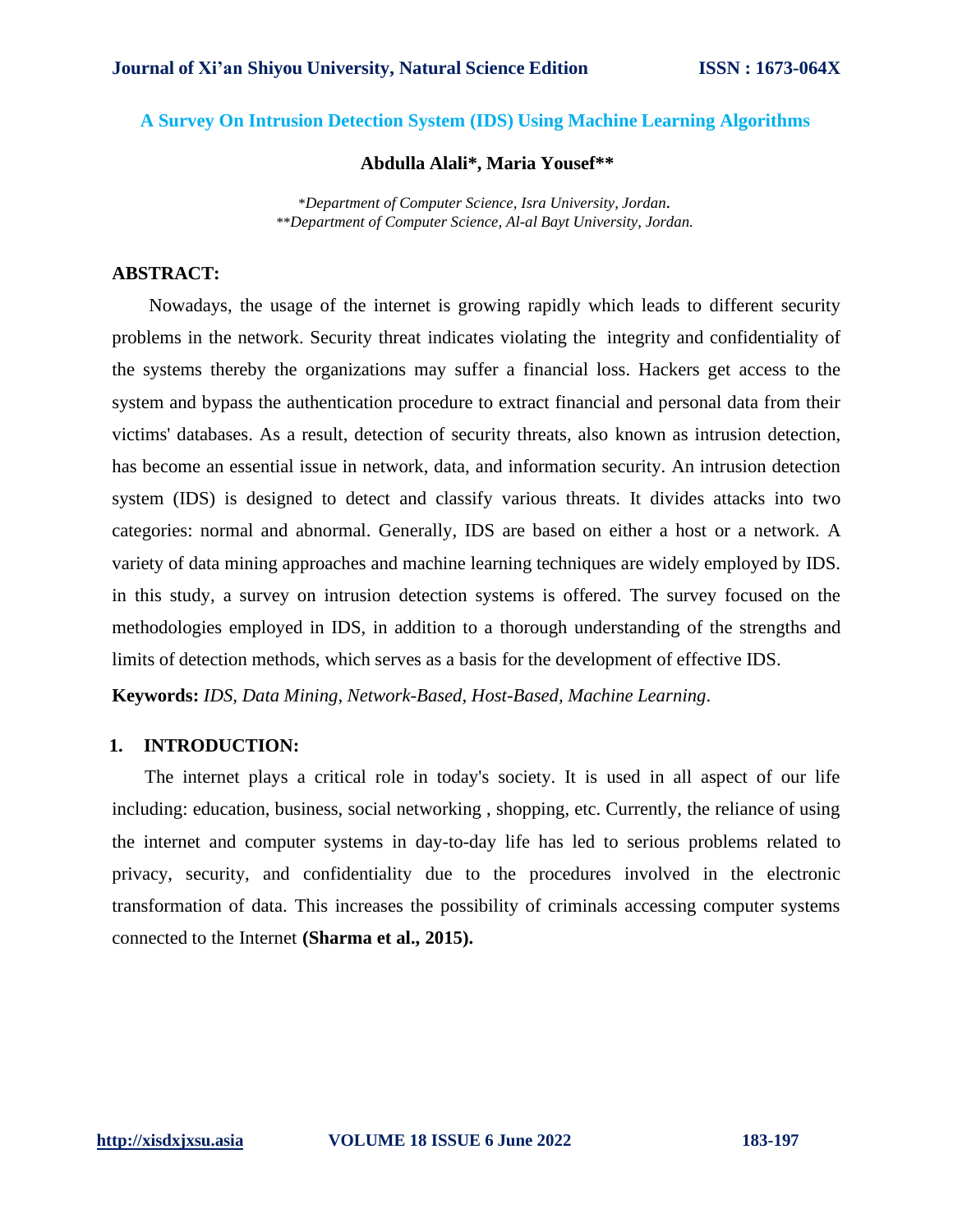Because of the internet accessibility, a new type of criminal has emerged: cyber-crime **(Hunton, 2012)**. Cybercriminals attack systems and applications to obtain unauthorized access to data, misuse data, or decrease the information's availability to authorized users. As a consequence, Companies suffer huge financial losses, in addition to losing their customers' trust. According to **(Zanero et al, 2004)**, theft of information increased by 250 % between 1991 and 1996, with 99 % of all significant companies reporting at least one main security intrusion and 10 billion dollars lost in the United States due to Scams involving telecommunications and computers.

The term "security threat" refers to a system's integrity and confidentiality being breached, potentially resulting in financial loss for the company (Vinayakumar et al., 2019). Cybercriminals intrude into the system by circumventing the authentication mechanism to steal professional and personal information from their victims' databases. An intruder is "a system, program, or human that attempts and achieves in getting into an information system or performing an illegal conduct". Generally, there always will be an invisible hackable weakness in the system According to protocols, design, and programming mistakes in application programs, and software platforms. As a result, we require a way to identify intrusions as quickly as feasible and respond appropriately. Although much work has been made into improving the security and privacy of computer systems, these issues still remain; in fact, no system in the world is totally secure **(Dhanabal et al., 2015)**.

 Various approaches have been developed for controlling unauthorized access to the system. One of the proposed solutions for detecting this incursion is the IDS (Intrusion Detection System). An IDS can monitor computer or network traffic and detect malicious behaviors that affect the confidentiality, availability, and integrity of information sources, as well as alert the system or network administrator from malicious attacks **(Almseidin et al., 2017)** . IDS can be a hardware or software appliance that monitors internet traffic and identifies threats. The aim of an IDS (Intrusion Detection System) is to identify any suspicious activity on the system. Based on the available resources, this system determines if the unauthorized user's activities are intrusive or regular. Anomaly detection and misuse strategies are the two most popular strategies used in IDS systems.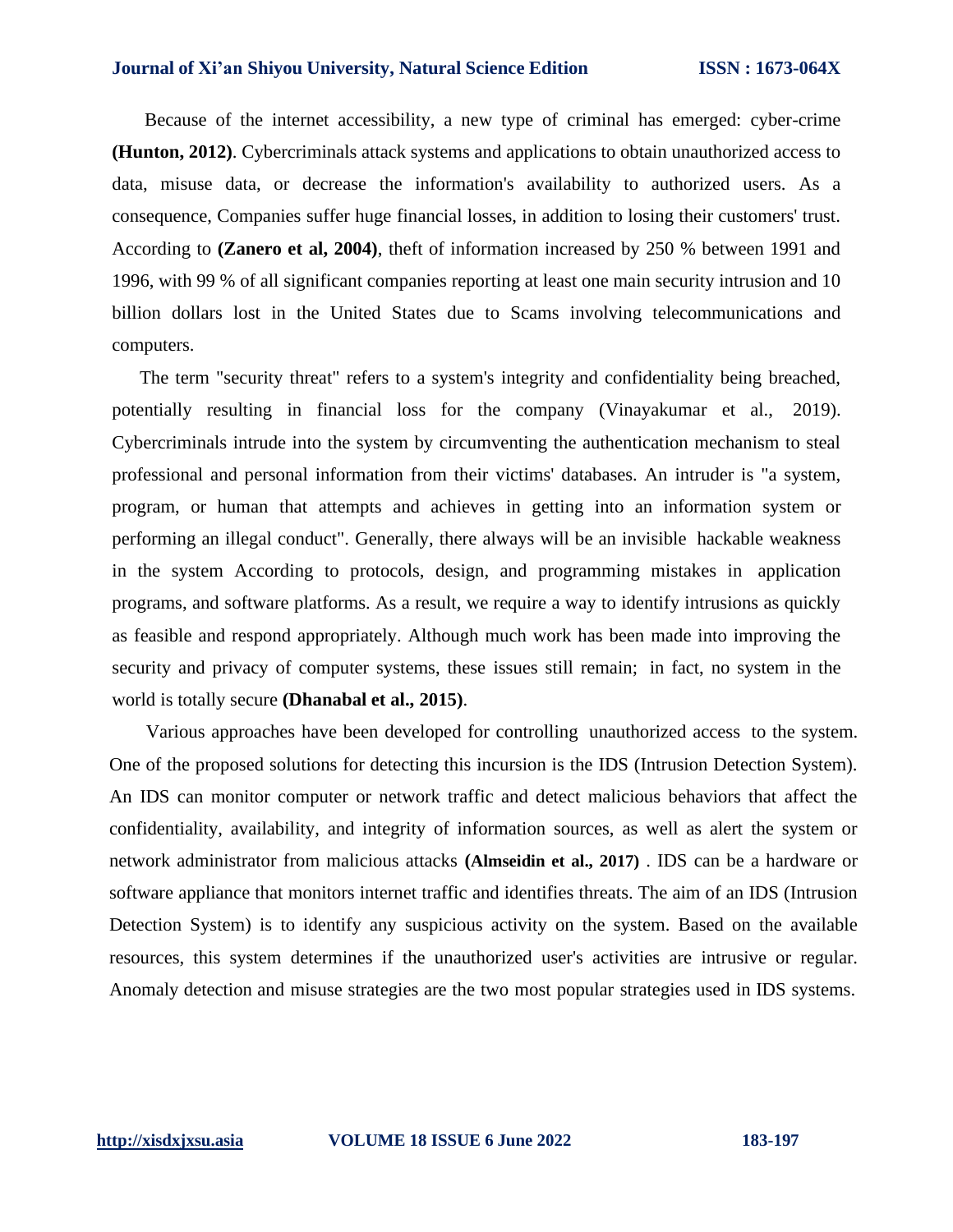In this paper, we present a summary of the evolution of the research related to the IDS as well as a variety of machine learning algorithms suggested to detect different types of attacks. We studied a variety of intrusion detection methods employed by researchers. The paper addressed numerous studies on the use of machine learning algorithms in intrusion detection systems that were published between 2015 and 2020.

The remainder of the paper is laid out as follows: Part two covers attack types, a review of IDS, different types of detection, and how IDS works in general. The third part summarizes a number of previous studies and compares them. The comparisons were based on the classifier used, the performance of the methods and the dataset used to test the algorithms. The final part of this article explores the future of IDS development utilizing machine learning approaches.

### **2. BACKGROUND**

#### **2.1. TYPES OF ATTACK**

Attacks can be classified into four kinds, according to the classification suggested by (Garnaev et al., 2014):

- 1. **Denial of Service (DoS):** DoS is an attack that aims to make a network resource or machine in which the hacker attempts to make a computer system too busy or overburdened to respond to its intended recipient. **(Jamal et al., 2018)**. Teardrop, Smurf, Ping of Death, Back, Land, Neptune, and others are examples of DoS attack.
- 2. **User to Root(U2R):** U2R attack attempts to obtain superuser accessibility to a computer system. This type is an exploit in which the hacker logs in as a normal user and then tries to gain superuser privileges by taking use of vulnerabilities in the application software or operating system. Before beginning an assault, the purpose of this form of attack is to get access to all network data **(Bahl et al., 2015)**. A buffer overflow attack is the most common type of attack in this category. Examples include: Perl , Loadmodule, Ps, Xterm and other attacks.
- 3. **Remote to User:** this attack occurs when an attacker attempts to obtain unauthorized authentication to the target system's superuser account from a remote machine. In this approach, the attacker transmits packets over a network to a system, then uses a vulnerability to earn local access as a user of that machine **(Paliwal et al., 2012)**. Dictionary, Guest, Ftp write, Phf, Imap, and other remote to user attacks are examples.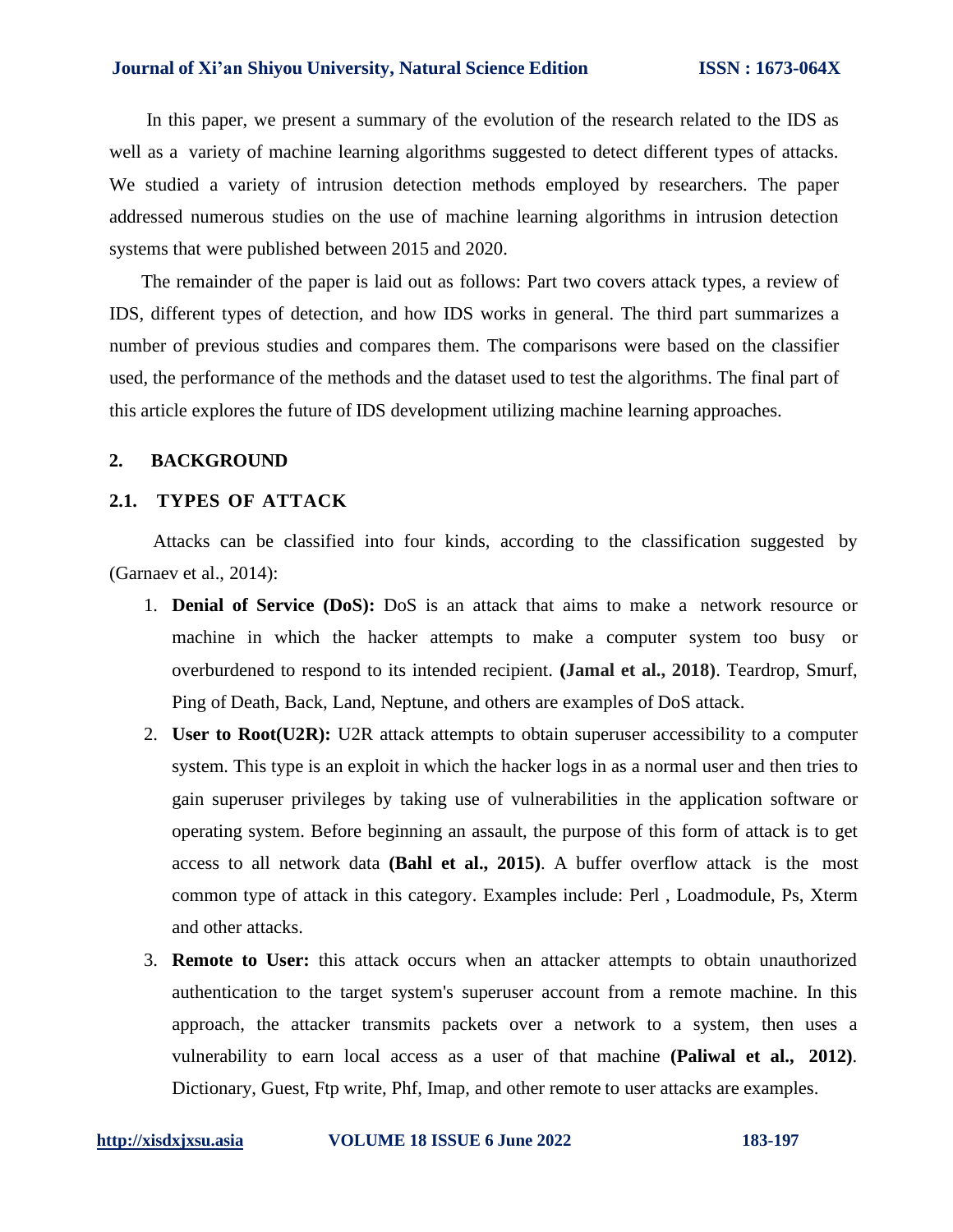4. **Probing**: An attacker explores a network of computers for data or known flaws in this form of assault. An attacker who knows which devices and services are on the network can use this information to look for flaws. This information will be used to plan future assaults (Wang et al., 2017). There are numerous probing attack tools available that can be employed by even the most inexperienced attacker. Ipsweep, Nmap, Mscan, Satan, Saint, and other probing attacks are examples..

## **2.2. INTRUSION DETECTION SYSTEM**

 An intrusion is described as an attempt to effects the availability, confidentiality, integrity, or illegal employment of resources of a network or computer system by bypassing its mechanisms of security. IDS (intrusion detection system) is a type of software that checks for malicious activity and illegal activities on a computer system. The database administrator is notified of any such action that occurs. An IDS operates by tracking system activity via observing the system vulnerabilities, and the integrity of files and analyzing patterns. It constantly monitors the Internet for new threats that could lead to an assault.

The following are the objectives of IDS:

- monitored and analyzed both system and user activities.
- Detect unusually activities.
- Ability to identify patterns of attacks.
- Analyzed vulnerabilities and configurations of the system.
- Checked for security policy violations.
- Correcting system configuration errors.

# **2.3. TYPE OF IDS**

The classification of intrusion detection systems depends on two main parameters, as shown in the figure-1: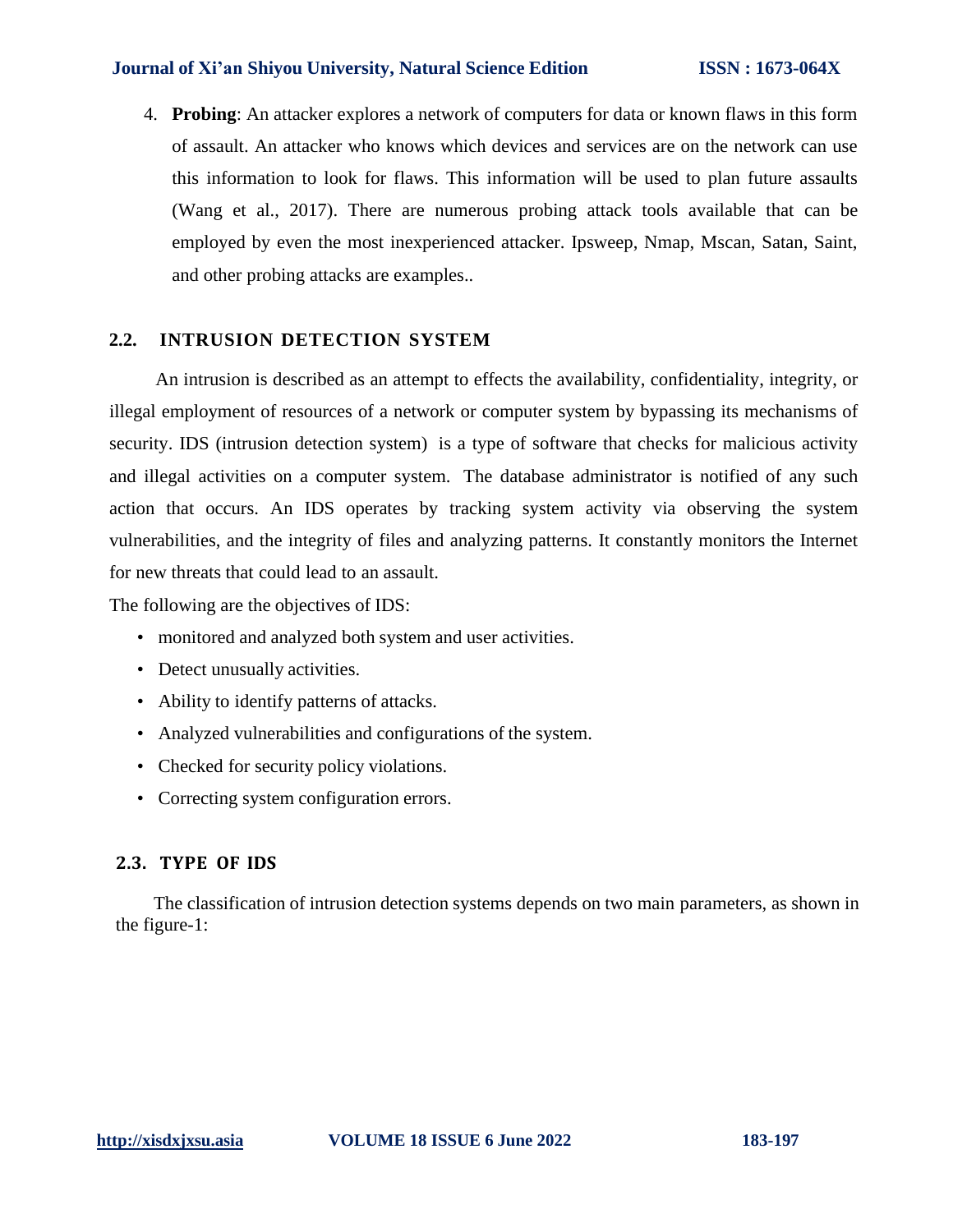

Figure - 1. Type of IDS

#### **1. Based on detection mechanism:**

*A. Anomaly IDS:* In an anomaly-based intrusion detection approach, the system first learns the system's or network's typical behavior or activities before detecting the intrusion. According to this strategy, behaviors differing from behaviors considered "normal" are assumed to be attacks, and anomaly detectors calculate the deviation to detect these attacks **(Gupta, 2015).** Anomaly detectors use normal behaviors to create profiles of individuals, servers, and network connections. These profiles are created from data that is considered normal. Following the profile construction, detectors track fresh event data, compare it to the profile, and look for deviations.

*B. Misuse IDS:* In most cases, misuse (signature-based) detection is employed to detect known threats. All known dangers must first be defined, and information about these threats must then be given to the IDS. As a result, the IDS can compare all input and output activity to all possible attacks in its knowledge base and notify if any action matching data in the knowledge base. in this type, Signatures are the names given to the data recorded in this knowledge base **(Papamartzivanos et al., 2019)**. Simple string matching, which involves looking for unique key phrases in network traffic to identify attacks, to more complex ways such as rulebased matching, which defines an attack's behavior, are some of the methods for actually comparing a signature with an attack.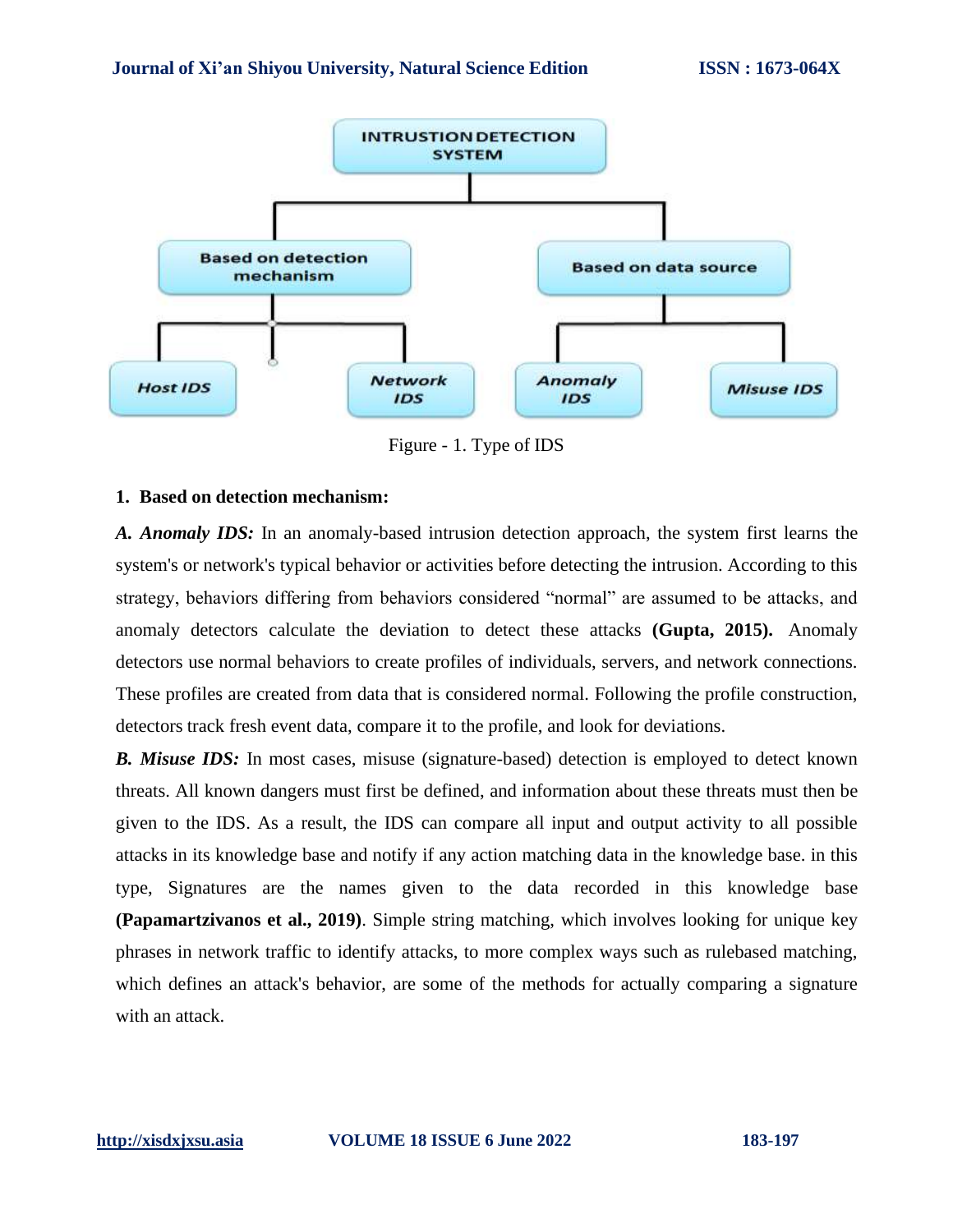#### **2. Based on data source:**

*C. Host IDS:* Intrusion detection can be performed on the hosts which need to be protected, or it can be done on a network device that can monitor traffic from across all network hosts. IDS can be classified into two types based on their installation locations: host-based IDS and network-based IDS. The data collected by the HIDS (host-based intrusion detection and prevention system) is analyzed on the localhost or system software where it is implemented. It examines real system calls as well as system logs. NIDS (Network-based Intrusion Detection System) examines the network packets as they travel throughout the network **(Martins et al., 2022)**. In this traffic, it searches for known signs of informative action. Because NIDS analyzes network traffic, any assault signatures found may or may not be successful. NIDS typically have trouble distinguishing between successful and unsuccessful attacks, if not impossible.

*D. Network IDS:* At specific points in the network, NIDS (Network Intrusion Detection Systems) keep track of traffic to and from all connected devices. It examines the traffic of network and compares it to a database of known threats. An warning is provided to the administrator if an assault is detected or if any unusual activity is observed. On-line and off-line NIDS are the There are different type of NIDS. On-line NIDS works with network real time data, whereas off-line NIDS works with data that has been saved **(Koutsandria et al., 2014)**.

#### **3. COMPARISON OF LITERATURE REVIEW:**

 Many researchers in the field of security intrusion detection have used machine learning methods such as Decision Tree, Support Vector Machine, Random Forest, etc. to classify activities on the system into normal or abnormal. This section provides a summary of a group of previous studies in this field. The comparison of related work is shown in Table 1.

 **(Lin et al., 2015)** introduced a novel model, named the cluster center and nearest neighbor (CANN) strategy, Two distances are assessed in this study: the first is the distance between each data sample and its cluster center, and the second is the distance between the data set and its nearest neighbor in the same group. Then, for intrusion detection, a k-Nearest Neighbor (k-NN) algorithm employs this new one-dimensional distance-based feature to describe every sample data. The CANN classifier surpasses both SVM and KNN in classification performance, detecting, and error rates, according to experimental results based on the KDD-Cup 99 dataset.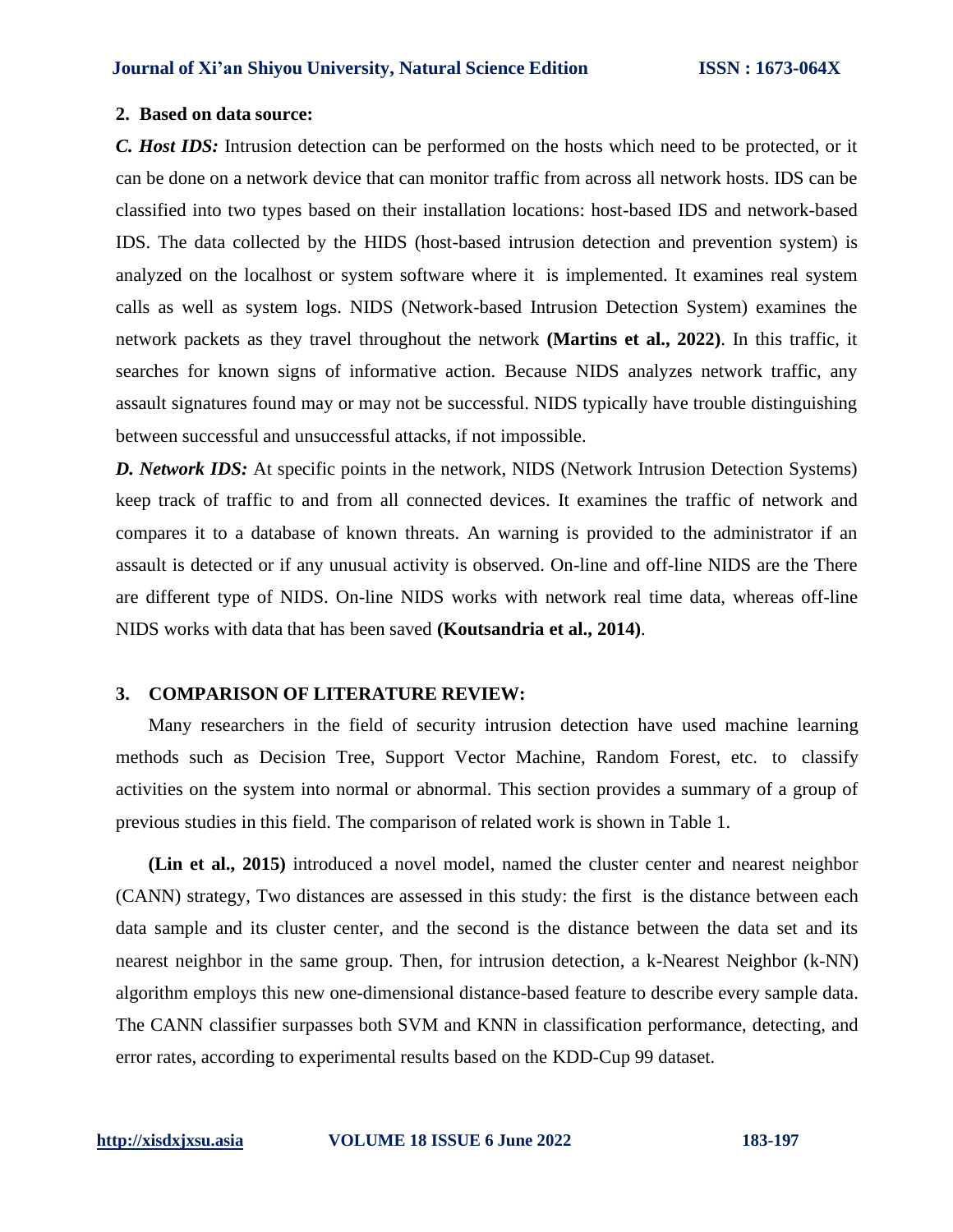In the paper presented **(Amira et al., 2017)**, The authors attempted to assess machine learning methods' abilities in the detection of network intrusion. In this study, six machine learning algorithms including BFTree, NBTree, J48, RFT, MLP, and NB are employed to determine the most suitable algorithem for providing additional knowledge about available attacks and predicting the type of attacks. The results of the experiments revealed that the DT classifier outperforms other classifiers.

**(Farnaaz et al., 2016)** attempt to detect and notify if the user's activities are abnormal (or normal) behavior. The authors of this study developed a new intrusion detection model utilizing a random forest method to detect four different types of attacks: probe, R2L, U2R, and DOS. To evaluate the ability of this model, the authors executed experiments based on the KDD-NSL dataset KDD-NSL is a new version of the KDD'99 data set that has 42 features and proposes solutions to some of the data set's inherent difficulties. This is a useful benchmark data set for academics to use when comparing different IDS.

**(Zhou et al., 2020)** addressed high-dimensional and unbalanced network traffic problems by suggesting a novel intrusion detection model, which is based on the feature selection approach and ensemble learning techniques. In the first stage of this study, a heuristic algorithm named CFS BA has employed to select the best subset of features based on the correlation between features. The authors then present an ensemble technique that combines the algorithms C4.5, Random Forest (RF), and Forest by Penalizing Attributes (Forest PA). Finally, for attack recognition, the voting mechanism is utilized to aggregate the probability distributions of the base learners. The experimental findings are promising, with a classification accuracy of 99.81 percent, 99.8 percent DR, and 0.08 percent FAR using a subset of 10 features for the NSL-KDD dataset, and an accuracy of 99.52 percent and 0.15 percent FAR with a subset of only 8 features for the AWID dataset. Surprisingly, our model obtains the greatest accuracy of 99.89% and DR of 99.9% on the CIC-IDS2017 dataset's subset of 13 features.

 **(Kumar et al., 2020)** proposed system introduces a miss-behavior analytical system that is abnormal detection using various base algorithms such as Bayes method, decision tree, random forest, RNN, and LSTM, which are all combined to represent as ensemble-based voting algorithm. When comparing our proposed approach to Multi-tree algorithm, the accuracy of our proposed work is 85 percent, whereas the existing approach yields 79.2 percent. The results suggest that our proposed system outperforms the current system.

**[http://xisdxjxsu.asia](http://xisdxjxsu.asia/) VOLUME 18 ISSUE 6 June 2022 183-197**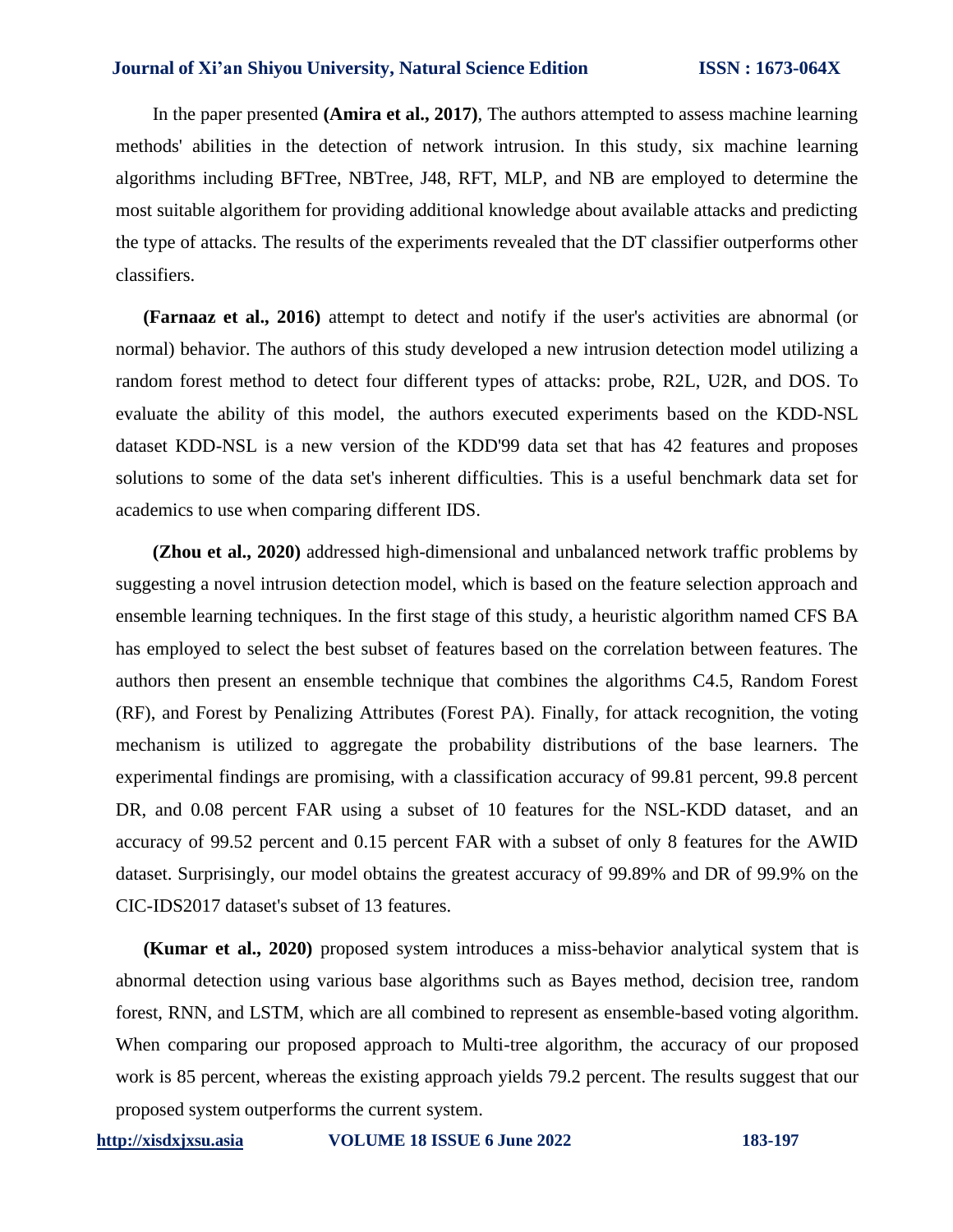The role of an IDS is to defend a network from potential intrusions. Feed Pattern Recognition and Feed Forward Neural Networks are developed and evaluated for the identification of multiple threats in this research paper **(Iqbal et al., 2019)** the authors used a modified KDD Cup99 dataset. The Artificial Neural Networks are trained using Scaled Conjugate Gradient training functions and Bayesian Regularization. Accuracy, Rsquared, MCC, MSE, AROC, FAR, and DR are some of the performance indicators used to evaluate the recommended Neural Network Models. According to the findings, both systems surpassed others in evaluation metrics on various attack detections.

Based on Artificial Bee Colony (ABC) and Artificial Fish Swarm (AFS) algorithms, **(Hajisalem et al., 2018)** developed a novel hybrid ABC-AFS detection model. The Correlationbased Feature Selection (CFS) and Fuzzy C-Means Clustering (FCM) techniques are utilized in this work to partition the training set and eliminate unneeded characteristics. Moreover, If-Then instructions are constructed using the CART method based on the chosen features differentiate between normal and abnormality records. Likewise, the generated rules have been used to train the hybrid technique that has been proposed. In terms of detection rate and false-positive rate, two well-known datasets, UNSW-NB15 and KDD-NSL, were utilized to validate the suggested technique.

Another attempt to compare machine learning algorithms in detection network attacks is done by **(Raviteja, 2020)**. A comprehensive survey of important techniques used in detection the type of intrusion is offered in this work. Techniques based on the Random Forest algorithm have been created, as well as classification methods include Logistic Regression, Decision Tree, and Support Vector Machine. According to the findings of the experiments, the Random Forest classifier is the most acceptable method because it has d achived highest accuracy of classification. When comparing execution times, the Random forest classifier chooses the one with the shortest execution time.

 There are several machine learning algorithms used to prevent and detect the different types of protection attacks. **(Lee et al., 2017)** provide a study in which they use various machine learning approaches with information entropy computation to the Kyoto 2006+ data set and assess their effectiveness. According to the findings, many machine learning methods produce higher than 90% precision, recall, and accuracy for this data set. However, we find that the Radial Basis Function (RBF) beats the other seven methods in this study when using the area under the Receiver Operating Curve (ROC) measure.

**[http://xisdxjxsu.asia](http://xisdxjxsu.asia/) VOLUME 18 ISSUE 6 June 2022 183-197**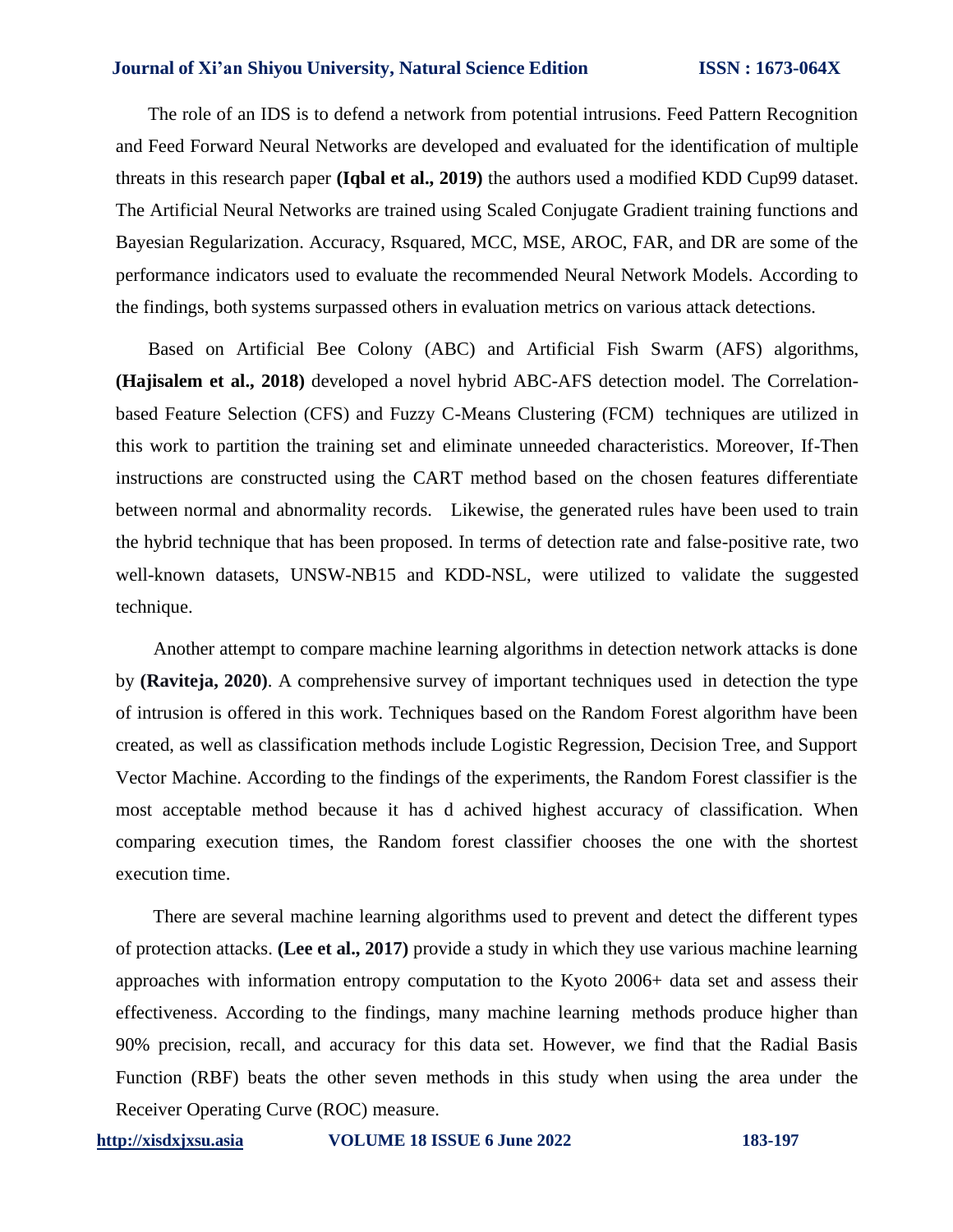**(Gharaee et al., 2016)** present and construct an IDS by using genetic algorithm to detect various forms of network intrusions quickly. The author employed the standard KDD99 benchmark dataset to develop and measure the performance of this system, and they were able to get a satisfactory detection rate. The author utilized the standard deviation equation with distance to determine chromosomal fitness. GA parameters and evolution mechanisms are thoroughly discussed and implemented. This method applies evolutionary hypothesis to information transition to filter traffic data and thereby minimize complexness.

 **(Gaikwad et al., 2015)** proposed a novel IDS based on machine learning ensemble methods. This system is implemented using the Ensemble Bagging approach and REPTree as the foundation class. GA algorithm used in the feature selection step to select the optimal features from the NSL\_KDD dataset is selected by using the GA algorithm to enhance the accuracy and decrease the false positive rate. The suggested ensemble model performance is measured in terms of False Positives rate, classification accuracy, and model construction time. The Bagging ensemble using the REPTree base class has the best classification accuracy, according to the results. The Bagging method has the advantage of taking less time to construct the model. The proposed ensemble method has a reduced false-positive rate in comparison to existing machine learning techniques.

| <b>Studies</b>         | <b>Algorithms</b><br>used                                                           | <b>Dataset</b><br>used | Accuracy                                                                         | <b>Finding of the</b><br>study                                                                                                       | <b>Limitations</b>                                                  |
|------------------------|-------------------------------------------------------------------------------------|------------------------|----------------------------------------------------------------------------------|--------------------------------------------------------------------------------------------------------------------------------------|---------------------------------------------------------------------|
| (Lin et al.,<br>2015)  | <b>CANN</b><br><b>KNN</b><br><b>SVM</b>                                             | KDD-Cup 99             | <b>SVM:80%</b><br>KNN:93%<br><b>CANN:99%</b>                                     | Introduce a new<br>method of<br>theme selection<br>to improve<br>classification<br>accuracy for<br>intrusions and<br>regular traffic | A few malicious<br>traffic managed to<br>get through the<br>cracks. |
| (Aziz et al.,<br>2017) | <b>NBTree</b><br><b>BFTree</b><br><b>RFT</b><br>J48<br>N <sub>B</sub><br><b>MLP</b> | <b>KDD-NSL</b>         | NBTree: 98%<br>BFTree: 98%<br><b>RFT: 98%</b><br>J48: 97%<br>NB: 84%<br>MLP: 98% | A significant<br>drop in FP<br>(folse positive<br>alarms)                                                                            | To assess the work,<br>new datasets should<br>be used.              |

**Table : 1 Comparison of the related works.**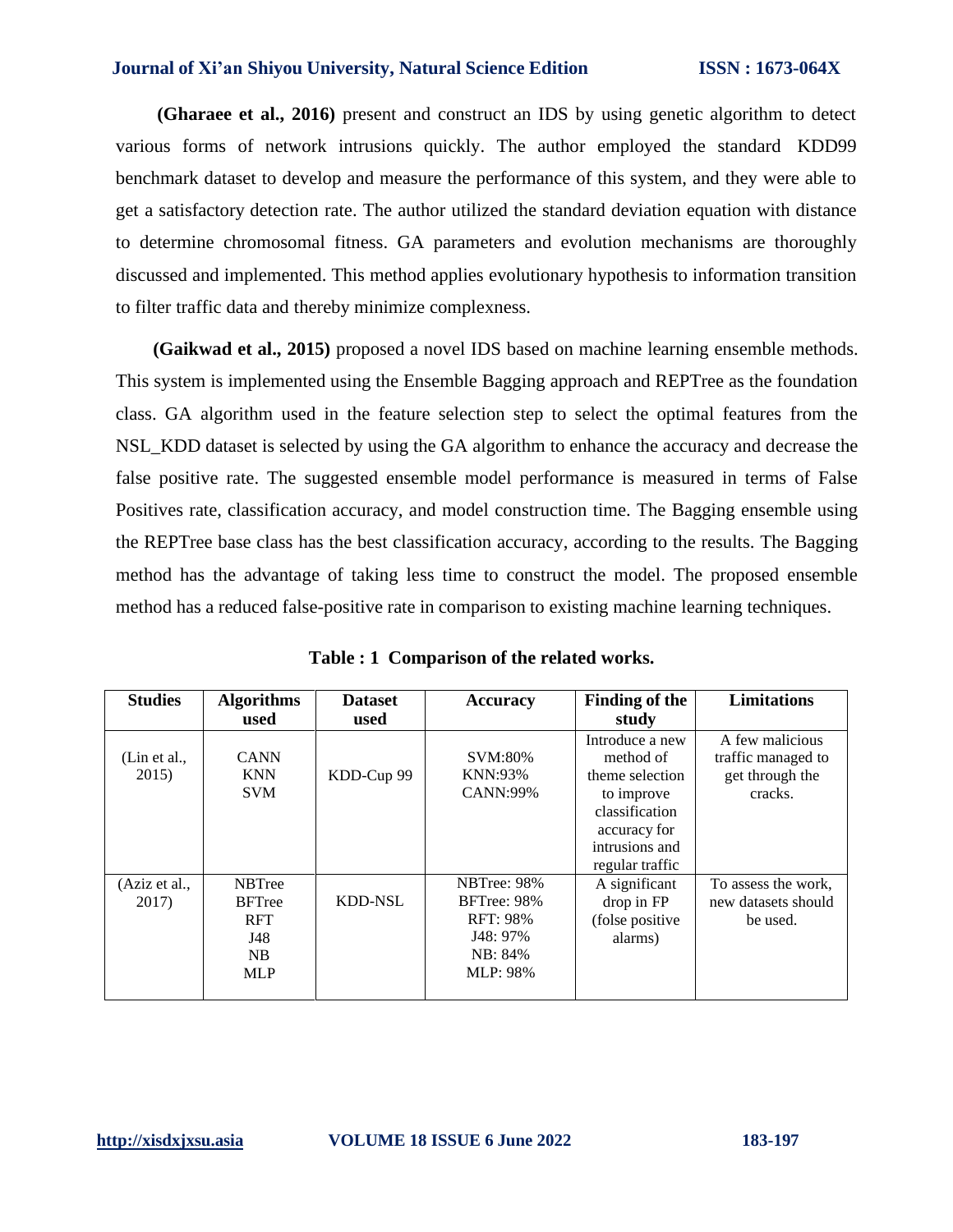| (Farnaaz et<br>al., 2016)   | RF                                                                    | <b>KDD-NSL</b>                               | 99%                                                                                                | Achived a high<br>rate of detection<br>for different<br>types of attack                                                      | To decrease the<br>complexity<br>experienced<br>throughout<br>execution, attribute<br>selection methods<br>must be used. |
|-----------------------------|-----------------------------------------------------------------------|----------------------------------------------|----------------------------------------------------------------------------------------------------|------------------------------------------------------------------------------------------------------------------------------|--------------------------------------------------------------------------------------------------------------------------|
| (Zhou et al.,<br>2020)      | Combination<br>of Forest PA,<br>RF, and C4.5                          | <b>KDD-NSL</b><br><b>AWID</b><br>CIC-IDS2017 | KDD-NSL:99.8%<br>AWID: 99.5%<br>CICDS2017: 99%                                                     | The work was<br>evaluated using<br>a variety of<br>datasets,<br>therefore it was<br>highly effective.                        | In one of the datasets<br>used, FPR is<br>observed.                                                                      |
| (Kumar et<br>al., 2020)     | <b>RNN-LSTM</b><br>DT<br>RF<br>BC                                     | <b>KDD-NSL</b>                               | 85%                                                                                                | Handel the high<br>dimensionality<br>problem                                                                                 | The model must be<br>evaluated with recent<br>datasets.                                                                  |
| (Iqbal et al.,<br>2019)     | <b>FFANN</b><br><b>PRANN</b>                                          | <b>KDD-NSL</b>                               | FFANN=98.0792%<br>PRANN=96.6225%                                                                   | Hybridization<br>of multiple ML<br>classifiers often<br>aids in<br>achieving high<br>accuracy.                               | The model must be<br>evaluated with recent<br>datasets.                                                                  |
| (Hajisalem<br>et al., 2018) | Hybrid<br><b>ABC-AFS</b>                                              | <b>KDD-NSL</b>                               | 99%                                                                                                | The results of<br>this study show<br>that the hybrid<br>strategy<br>outperforms<br>similar<br>techniques<br>previously used. | High execution time                                                                                                      |
| (Raviteja,<br>2020)         | DT<br>LR<br>RF<br><b>SVM</b>                                          | KDD-NSL                                      | RF=73%<br>DT=72%<br>SVM=71%<br>LR=68%                                                              | The RF<br>classifier aids in<br>the reduction of<br>execution time.                                                          | When alternative<br>classifiers are<br>applied, The model is<br>unable to replicate its<br>results.                      |
| (Lee et al.,<br>2017)       | <b>KNN</b><br>K-Means<br><b>SVM</b><br><b>FCM</b><br><b>RBF</b><br>NB | Kyoto2006+                                   | KNN: 97.5%<br>K-Means:83.6%<br>SVM:94.2%<br>FCM:83.6%<br>RBF: 97.5%<br>NB:96.7%<br>Ensemble: 96.7% | kyoto2006+<br>was used to<br>assess the job.                                                                                 | Low Recall                                                                                                               |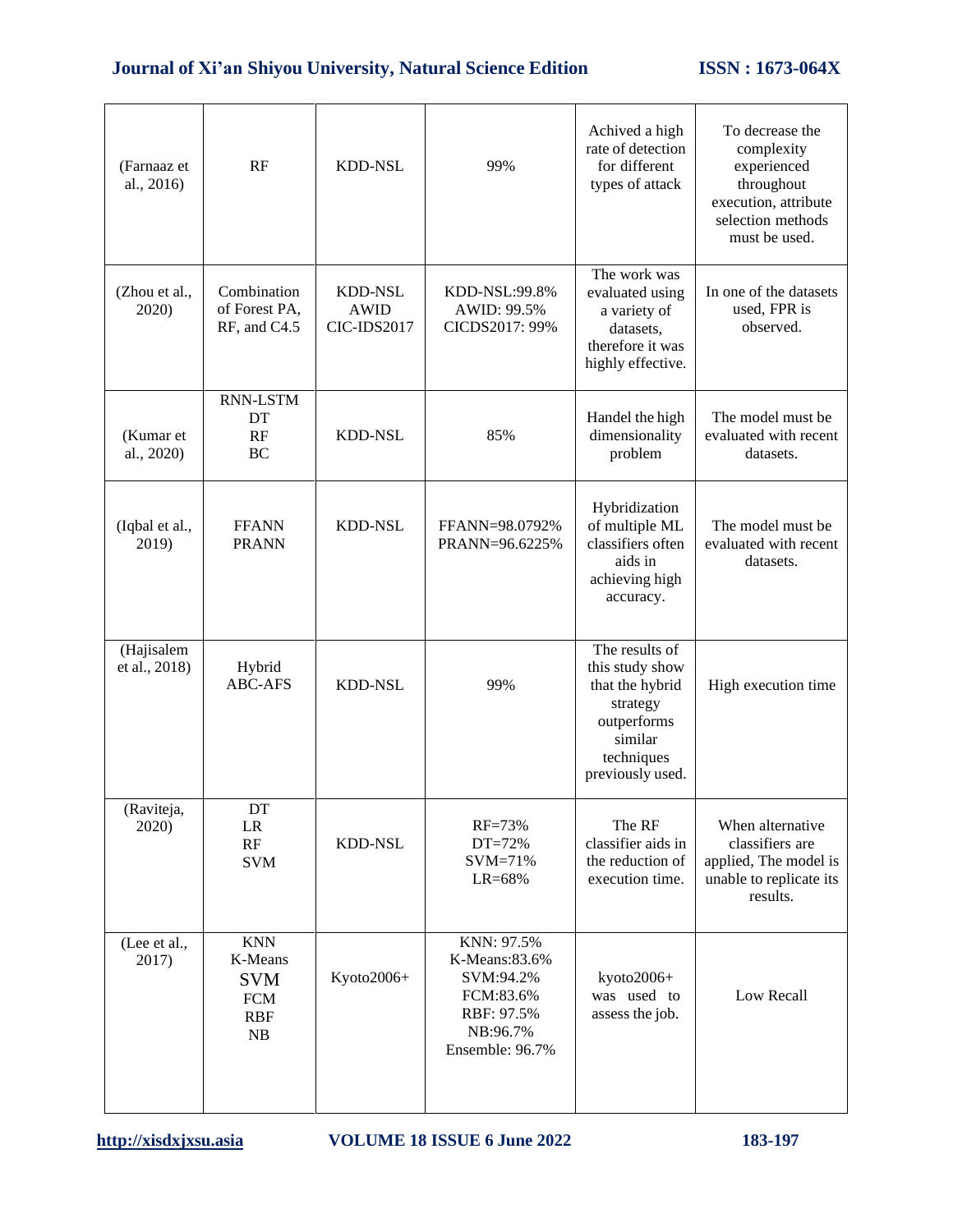| (Gharaee et<br>al., $2016$   | <b>GA</b>                                                   | KDD''99        | 99% | Achieved high<br>detection<br>accuracy | More recent datasets<br>should be used to test<br>the strategy. |
|------------------------------|-------------------------------------------------------------|----------------|-----|----------------------------------------|-----------------------------------------------------------------|
| (Gaikwad et<br>al., $2015$ ) | (GA), Bagged<br>Classifier<br>with partial<br>decision tree | <b>KDD-NSL</b> | 99% | Achieved high<br>detection<br>accuracy | High execution time                                             |

# **4. DISCUSSION AND FUTURE WORKS**

Table 1 shows that hybrid models outperform single models in terms of predicted accuracy and detection rates. In order to increase the performance of IDSs, the following challenges have been identified for future research and must be addressed:

- 1. Single machine learning algorithms act well but when more than one machine learning algorithms are mixed in a certain way, the classification accuracy and detection rate increase significantly, hence the combination and hybrid ML classification methods should be adopted frequently in future studies.
- 2. More models must be constructed in the future so that they can successfully operate on a variety of databases. Certain algorithms perform better on specific datasets only.
- 3. Some studies looked at did not use feature extraction before the categorization process, whereas others did. To enhance the reliability and accuracy of IDS, all redundant, irrelevant and unnecessary features must be deleted; feature selection must be recommended for future study.
- 4. The majority of the previous strategy is based on a two-class classification system (normal and attack) (to the best of our knowledge). Multiple class categorization (five-class, four assault classes, and one normal class) as shown in [26][27] has received very little attention. As a result, future studies on the classification of multiple classes can be expanded.

Most of the studies reviewed between 2015 and 2020 used the KDD-NSL

database in building the model. The most current and edited databases should be utilized to assess the methods used to deal with current incursions and risks.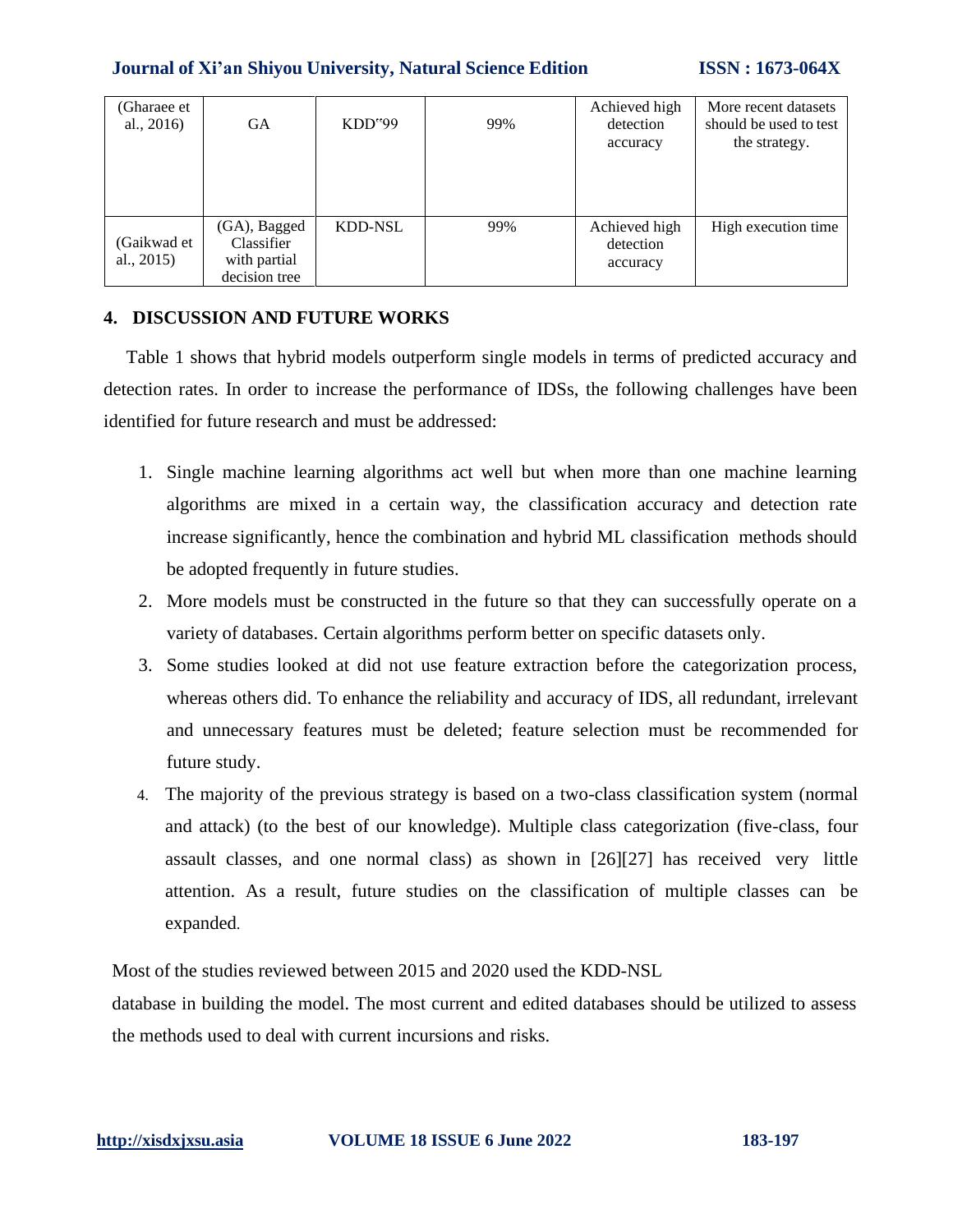#### **Conclusion:**

In this study, we present an summary of the concept of IDS and the types that are used to identify different types of attacks in networks and systems. The protection of data in systems is a main problem to authors. IDS and methodology work has been a prominent focus of research in the field of information security. In this study, we describe how research on intrusion detection systems has progressed, as well as numerous approaches and machine learning algorithms that have been presented for detecting different threats. However, there are major gaps in the existing intrusion detection system. As a result, the survey's future work must focus on developing a system that can effectively and accurately distinguish unexpected threats. We wish that this study will supply useful insights, a broad summary, and new research trends in this field to the readers.

#### **References:**

- Almseidin, M., Alzubi, M., Kovacs, S., & Alkasassbeh, M. (2017, September). "Evaluation of machine learning algorithms for intrusion detection system", In 2017 IEEE 15th International Symposium on Intelligent Systems and Informatics (SISY),000277- 000282.
- Aziz, A. S. A., Sanaa, E. L., & Hassanien, A. E. (2017). "Comparison of classification techniques applied for network intrusion detection and classification", Journal of Applied Logic, 24, 109-118.
- Bahl, S., & Sharma, S. K. (2015, May). "Detection rate analysis for user to root attack class using correlation feature selection", In International Conference on Computing, Communication & Automation, 66-71.
- Dhanabal, L., & Shantharajah, S. P. (2015). "A study on NSL-KDD dataset for intrusion detection system based on classification algorithms", International journal of advanced research in computer and communication engineering, 4(6), 446-452.
- Farnaaz, N., & Jabbar, M. A. (2016). Random forest modeling for network intrusion detection system. Procedia Computer Science, 89, 213-217.
- Gaikwad, D. P., & Thool, R. C. (2015). Intrusion detection system using bagging with partial decision treebase classifier. Procedia Computer Science, 49, 92-98.
- Garnaev, A., Baykal-Gursoy, M., & Poor, H. V. (2014). "Incorporating attack-type uncertainty into network protection", IEEE Transactions on Information Forensics and Security,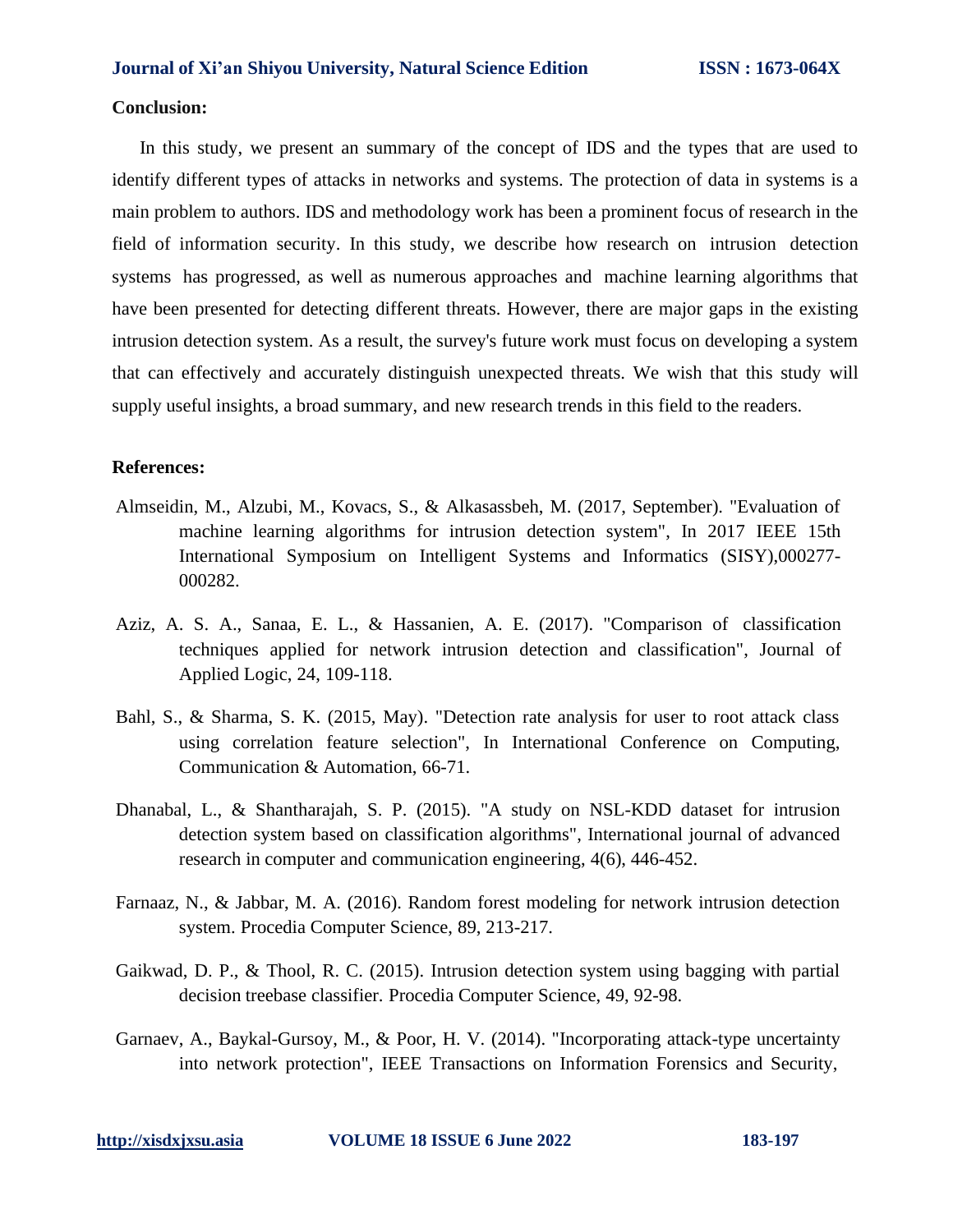9(8), 1278-1287.

- Gharaee, H., & Hosseinvand, H. (2016, September). A new feature selection IDS based on genetic algorithm and SVM. In 2016 8th International Symposium on Telecommunications (IST) (pp. 139-144). IEEE.
- Gupta, S. (2015, October). "An effective model for anomaly IDS to improve the efficiency", In 2015 International Conference on Green Computing and Internet of Things (ICGCIoT) (pp. 190-194). IEEE.
- Hajisalem, V., & Babaie, S. (2018). A hybrid intrusion detection system based on ABC-AFS algorithm for misuse and anomaly detection. Computer Networks, 136, 37-50.
- Hunton, P. (2012). "Data attack of the cybercriminal: Investigating the digital currency of cybercrime", Computer Law & Security Review, 28(2), 201-207.
- Iqbal, A., & Aftab, S. (2019). A Feed-Forward and Pattern Recognition ANN Model for Network Intrusion Detection. International Journal of Computer Network & Information Security,  $11(4)$ .
- Jamal, T., Haider, Z., Butt, S. A., & Chohan, A. (2018). "Denial of Service Attack in Cooperative Networks", arXiv preprint arXiv:1810.11070.
- Koutsandria, G., Muthukumar, V., Parvania, M., Peisert, S., McParland, C., & Scaglione, A. (2014, November). "A hybrid network IDS for protective digital relays in the power transmission grid", In 2014 IEEE International Conference on Smart Grid Communications (SmartGridComm) (pp. 908-913). IEEE.
- Kumar, Y. V., & Kamatchi, K. (2020). Anomaly Based Network Intrusion Detection Using Ensemble Machine Learning Technique. en. In: International Journal of Research in Engineering, Science and Management, 3, 290-297.
- Lee, C. H., Su, Y. Y., Lin, Y. C., & Lee, S. J. (2017, September). Machine learning based network intrusion detection. In 2017 2nd IEEE International conference on computational intelligence and applications (ICCIA) (pp. 79-83). IEEE.
- Lin, W. C., Ke, S. W., & Tsai, C. F. (2015). CANN: An intrusion detection system based on combining cluster centers and nearest neighbors. Knowledge-based systems, 78, 13-21.
- Martins, I., Resende, J. S., Sousa, P. R., Silva, S., Antunes, L., & Gama, J. (2022). "Host-based IDS: A review and open issues of an anomaly detection system in IoT", Future Generation Computer Systems.

Paliwal, S., & Gupta, R. (2012). "Denial-of-service, probing & remote to user (R2L) attack

**[http://xisdxjxsu.asia](http://xisdxjxsu.asia/) VOLUME 18 ISSUE 6 June 2022 183-197**